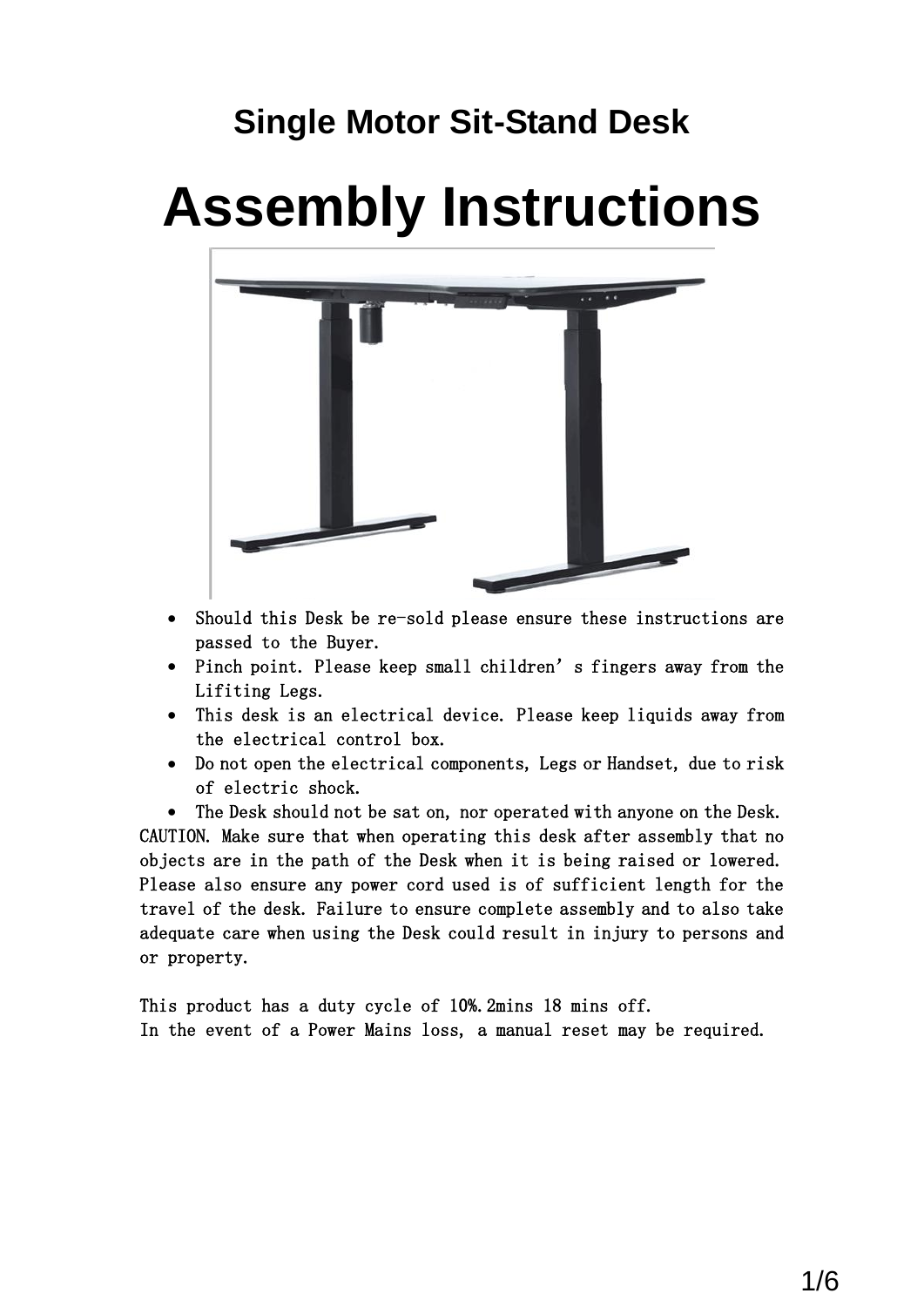## Use of the Desk.

This motor driven Height Adjustable Desk is for Office or Home use only. It is not designed for using in any other environment. IE: It is not be used in Industrial Areas, Food Preparation, Workshops or any other area. It should not be used in a high moisture environment or be subject to exposure to fluids.

The desk is designed to lift Office Equipment such as Computer, Keyboard, Monitor, Mouse, Tablet and Stationary, It should not be sat on by any anyone and should above all not be moved up or down with a anyone on it. It should be free to move up an down without hindrance. Objects should not be placed below or around the desk that can be crushed or cause the Desk to jam.

Any improper use of the Height Adjustable Desk will void any and all Warranty Claims.

Children should be supervised by an adult at all times when using this Desk.

## Safety and Warnings.

Inappropriate use of this Desk could cause injury to a person and or property.

Ensure the desk is clear on all sides before using it, as the Desk has powerful Actuators which can cause bodily injury.

Ensure the power cord is of the correct length for the maximum Desk height. Also please ensure the power cord for any other appliance on the Desk such as Monitors or Computers are of the correct length for the maximum Desk height. Failure to check this prior to operation could result in damage or injury.

This Desk is not designed for a person to either sit on, or move the Desk up and down whilst sitting on, this can cause personal injury. Do not crawl around or lie under the Desk while it is plugged in to the Wall.

Please make all Users of the Desk aware of these important safety instructions.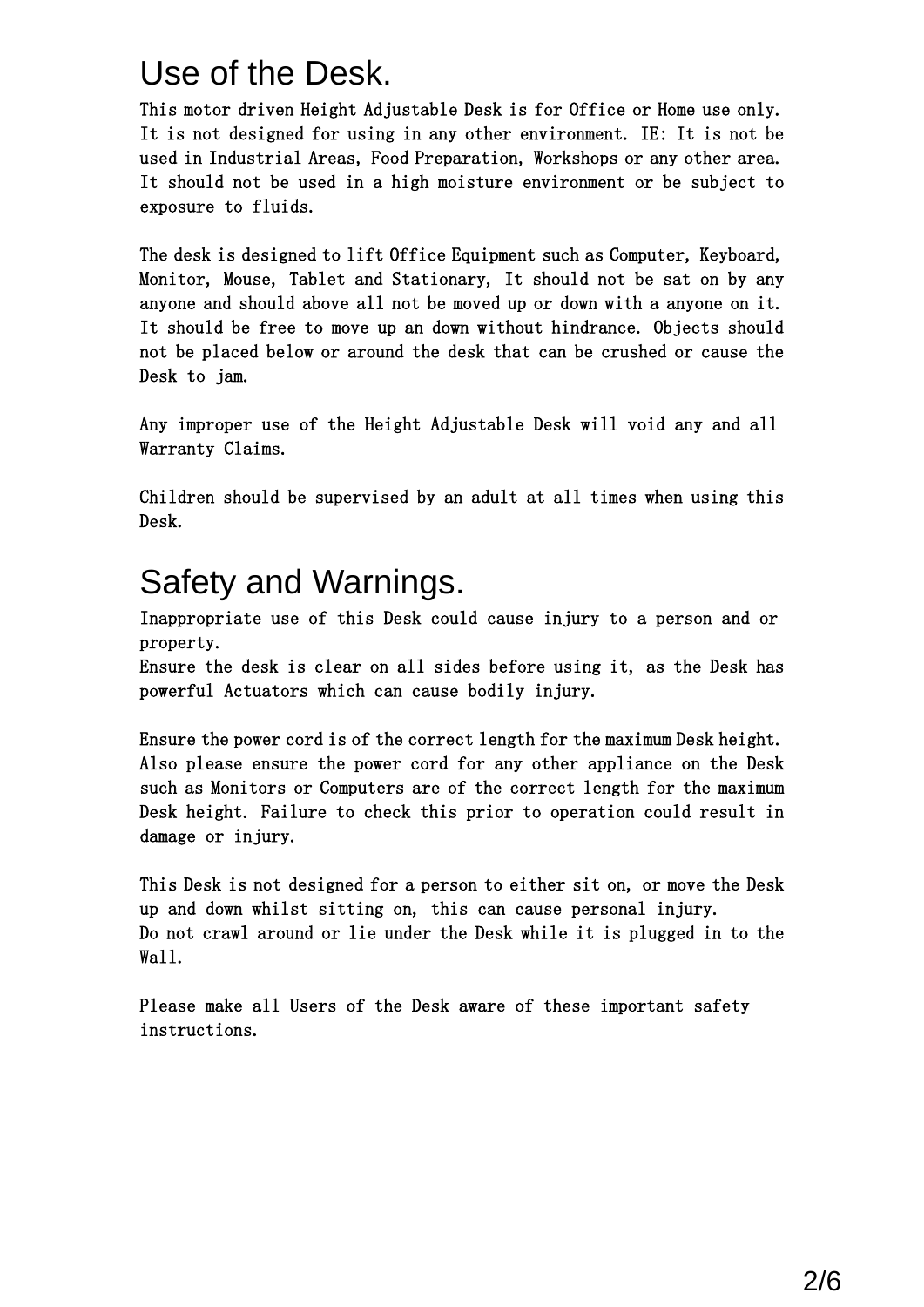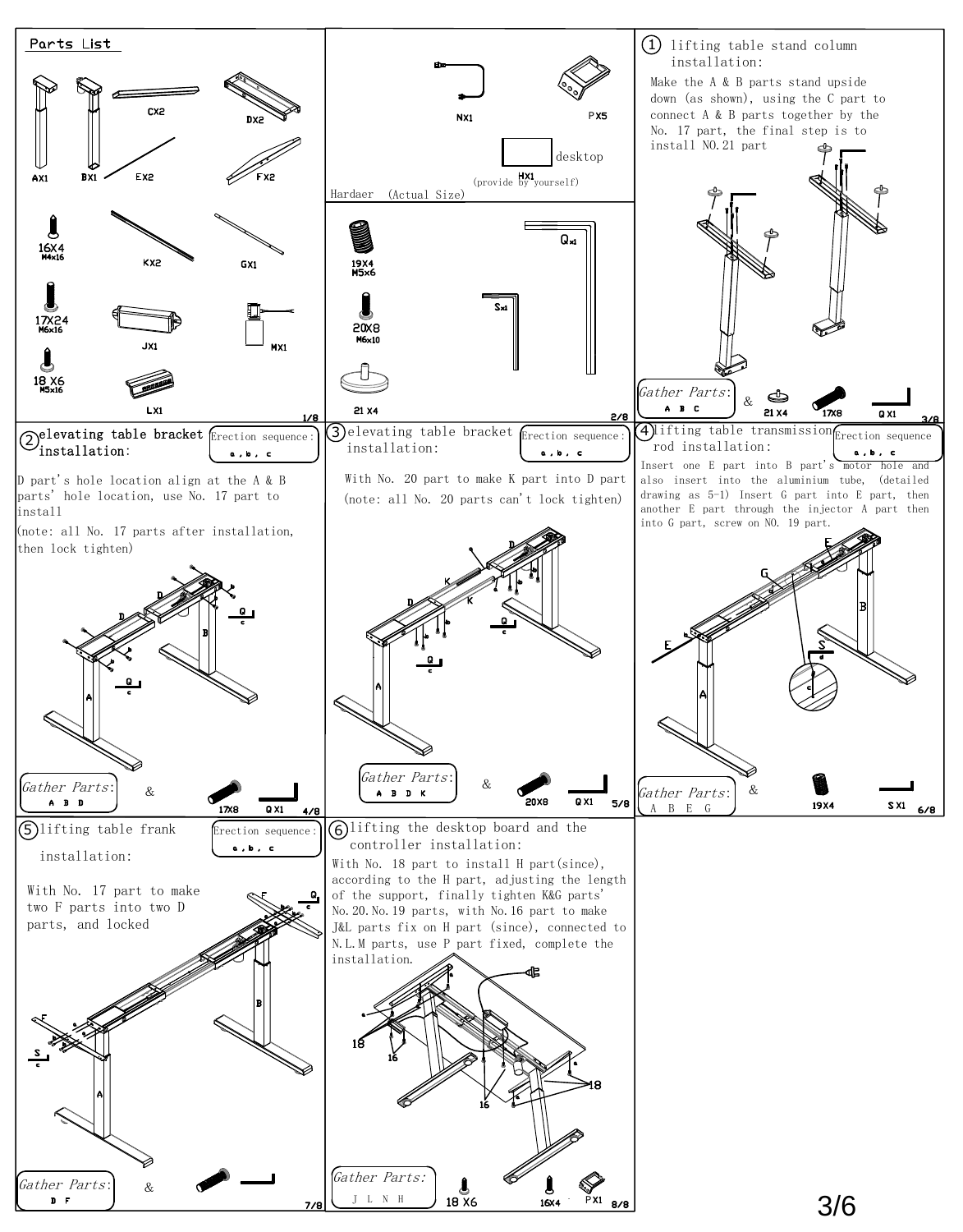### **Handset operation**



Drive the Desk to the desired height using the "Arrow Up" and"Arrow

Down" Button.

#### **Product Overview**

The Motor Controller used in the single lift table system, can meet ordinary 2 Key and LED display Joystick. With 4 independent memory. Support rise slowly slow down the clip and software function.

Functional specifications.

| UP DOWN $1$ 2 3<br>$\begin{picture}(40,40) \put(0,0){\line(1,0){10}} \put(15,0){\line(1,0){10}} \put(15,0){\line(1,0){10}} \put(15,0){\line(1,0){10}} \put(15,0){\line(1,0){10}} \put(15,0){\line(1,0){10}} \put(15,0){\line(1,0){10}} \put(15,0){\line(1,0){10}} \put(15,0){\line(1,0){10}} \put(15,0){\line(1,0){10}} \put(15,0){\line(1,0){10}} \put(15,0){\line(1$ |  |
|------------------------------------------------------------------------------------------------------------------------------------------------------------------------------------------------------------------------------------------------------------------------------------------------------------------------------------------------------------------------|--|
|------------------------------------------------------------------------------------------------------------------------------------------------------------------------------------------------------------------------------------------------------------------------------------------------------------------------------------------------------------------------|--|

Keys:

Rise Up Button: used for table setting adjustment and second function

Decline: used for Table decline and tube adjustment feature set

Memory 1: Setting bring up to Level 1

Memory 2: Setting bring up to Level 2

Memory 3: Setting bring up to Level 3

Memory 4: Setting bring up to Level 4

M: Setting the Memory and the second set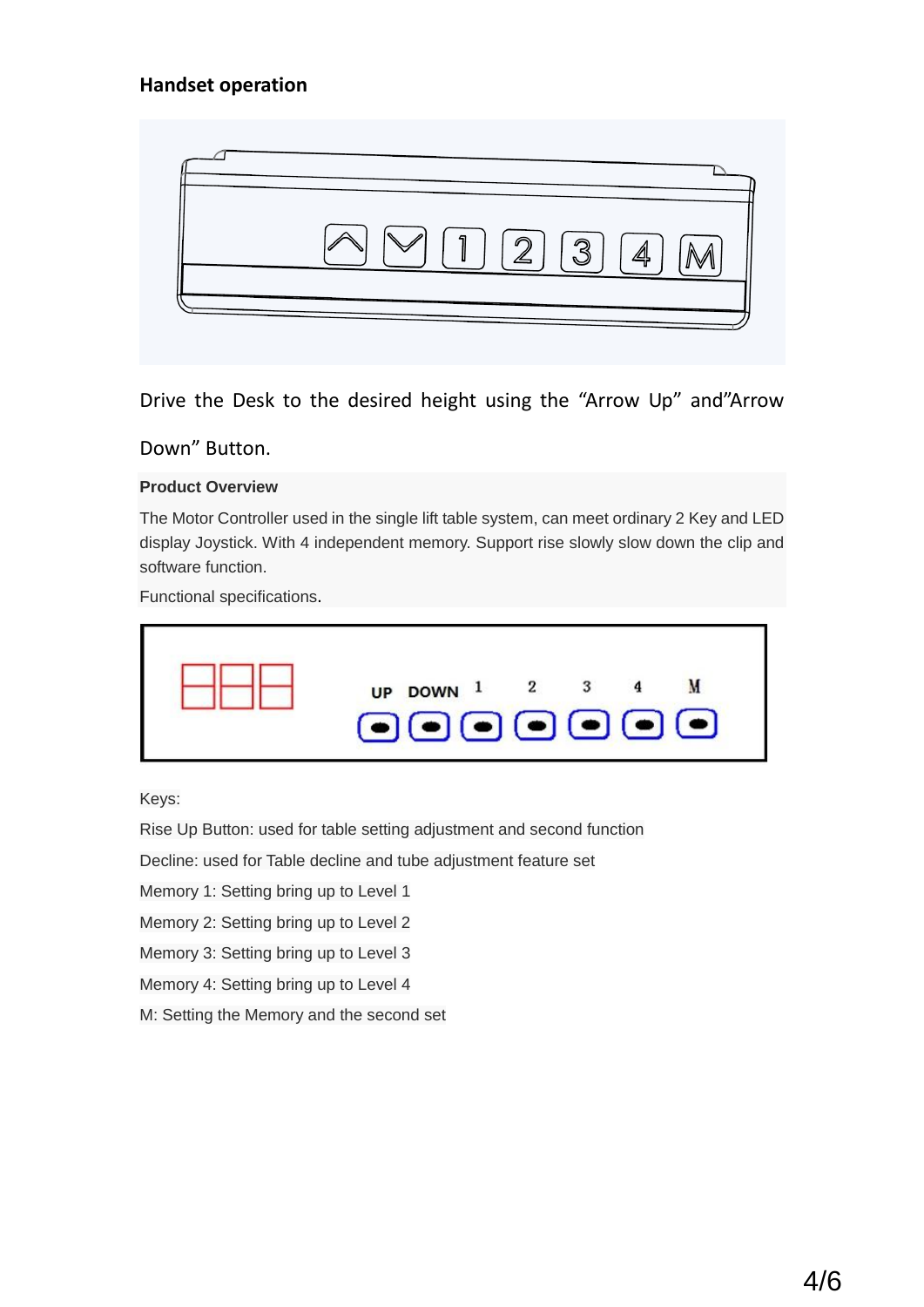Initialize the description:

1. There is no initial, LED display is as follows:



#### **Initialization process:**

Press "up + down key" for 4 seconds. At this moment the LED Display is flashing "000", begin to slow down the Table at the same time. The current hit bottom. Stop turning a certain height. At the same time you will hear 2 "Beep" sounds, Initialization is complete.

If you loosen the Button during the Initialization, the Initialization process stops, the LED Display initialization failed to complete, "-". If you have Initialization, then the value of the original has been cleared.

#### **Highly memory Settings**

1. After Initialization, press the key combination  $(M + \text{save button x})$ , then the LED will flash

2. According to the current height has memory.

- 3. Short press the save button x to check the height of memory.
- 4. Long press the save button x lift to the height of memory, let go of stops.
- 5. Double click on the save button x run automatically to memory level. Press the "Up or

Down keys" to stop immediately.

#### Install from the set

Completion of initialization, the height to a minimum. Press the "Decline Button" for 3 seconds, the LED Display will start flashing the current level. Then you can press "Up" or "Down" Keys to adjust height. Adjust automatically save and exit after 3 seconds.

#### Travel Restrictions

Completion of Initialization, if you want to set the minimum or maximum stroke, you can put the Table first rises to a height. Press "M" for 6 seconds, the LED Display will flash, if you want to the current level set to high limit, just click on the "Up" Key. To set to the low limit, just click on the "Decline" Button. At the same time you will hear 2 "Beep" sounds and exit the Settings.

To remove the Travel Restrictions, Press the "M" for 6 seconds, continue to 4 seconds. You will hear 2 "Beep" sounds. At the same time LED Display is as follows: (downward stroke limit is called low limit, upward stroke limit called high limit)